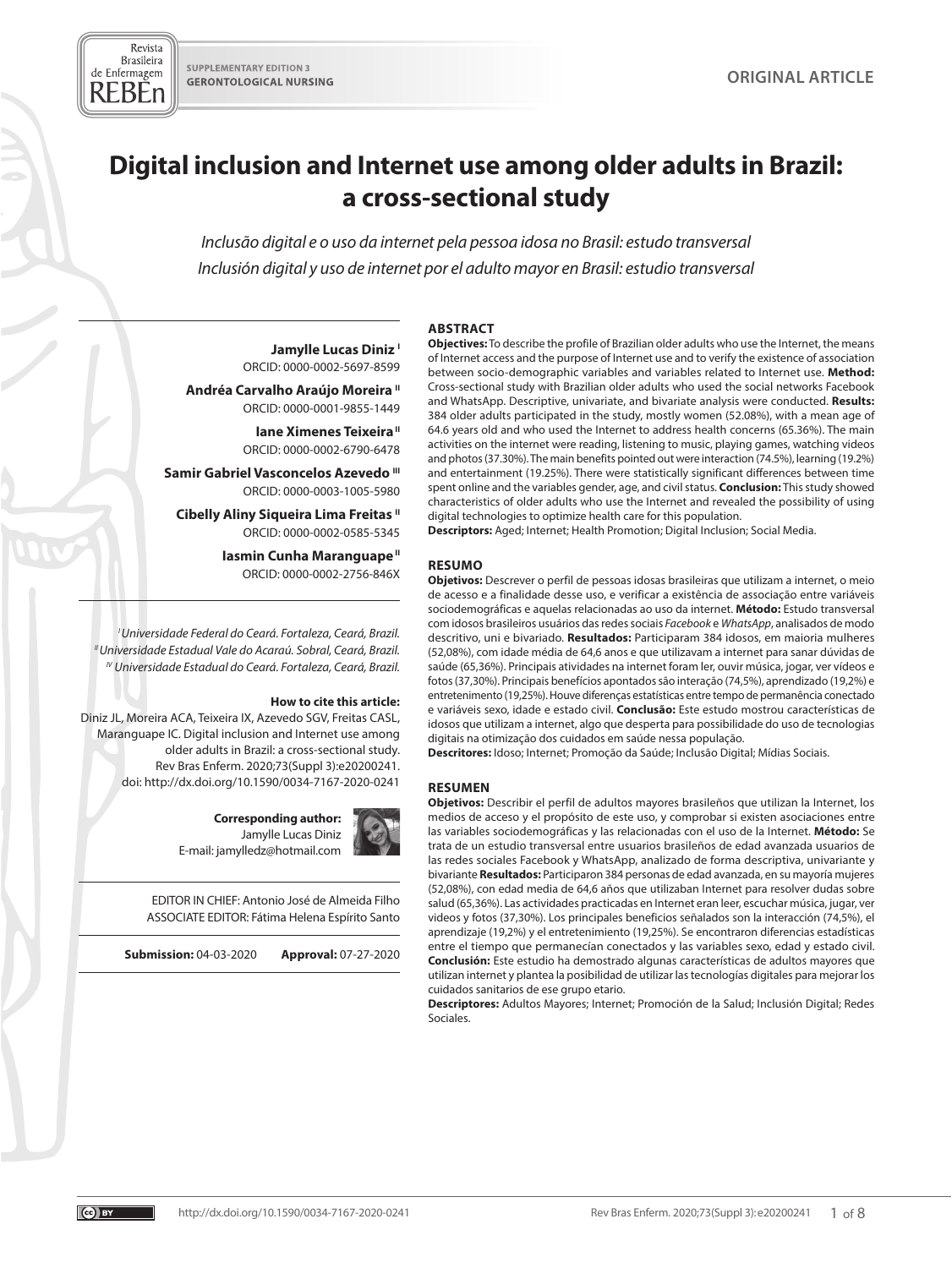## **INTRODUCTION**

With the advance of technological innovations, the Internet has become an essential part of the daily life of almost all individuals. In Brazil, about two thirds of the population (69.8%) has an Internet connection<sup>(1)</sup>. Similarly, as the number of older adults grows worldwide, the interest of this population in virtual spaces grows(2). In the country, the proportion of older adults who access the Internet has increased from 24.7%, in 2016, to 31.1%, in 2017(1).

Yet, this increase is still not enough to remove older adults from the process of "digital exclusion"<sup>(3)</sup>. For many, the virtual environment represents a functional alternative to television or radio, and websites and social networks are attractive for their innovative character and fast access to information $(4)$ .

Thus, the Internet is considered a space where older adults can enjoy information related to multiple interests, which involve knowledge, leisure, work, interaction/communication, and especially health benefits<sup>(5)</sup>. Therefore, the digital inclusion of older adults is seen as a way to increase their autonomy and quality of life. Despite the challenges faced by this population when using new technologies, a study reported that older adults are willing to adopt new technologies when their usefulness and usability outweigh feelings of inadequacy<sup>(6)</sup>. Situations like this can be seen when older adults are motivated by the interaction with grandchildren and relatives and feel encouraged to learn and adopt digital technologies.

Thereby, this study aims to identify the most common means of internet access used by Brazilian older adults and the purpose of Internet use, with the objective of supporting the development of health promotion strategies/interventions for this population through the use of digital technologies, as the use of these technologies for this purpose can be extremely broad. In this context, the study contributes to technological, social and gerontological sciences. In particular, we recognize the fundamental role of the nurse in health promotion for older adults, through health education actions within the Brazilian Unified Health System, and the need to use digital technologies to improve their clinical practice, demystifying the idea that older adults are not part of this reality. The combination of education and digital inclusion can support planning and implementation of qualified actions in health promotion $(7)$ .

The results of this study may help understanding that the use of the Internet and social media brings several benefits to older adults, improving the quality of life of this population. It is understood that this tool can favor the communication process, foster interpersonal relationships, reduce social isolation, stimulate cognition and increase closeness to friends and relatives, even if there is physical distance. Thus, the study provides multi-professional knowledge, as it will describe how older adults use the Internet.

# **OBJECTIVE**

Describe the profile of Brazilian older adults who use the Internet, the means of Internet access and the purpose of Internet use. In addition, it sought to verify the existence of an association between socio-demographic variables and variables related to Internet use.

# **METHODS**

#### **Ethical aspects**

The research respected the ethical and legal recommendations of the Resolution of the National Health Council No. 466/12. The study was appreciated by the Research Ethics Committee of the State University of Vale do Acaraú.

Participants who were interested in collaborating in the research accessed the link published on Facebook and WhatsApp and received an online Informed Consent Form (TCLE). After reading the form, the participant had to choose between the options: "I accept to participate in the research" and "I do not accept to participate in the research". When the older adult selected the option "I accept to participate in the research", they were automatically sent to the data collection instrument; if they chose otherwise, the survey was concluded.

### **Design, setting and period**

This is a quantitative cross-sectional study. The study was described according to the checklist Strengthening the Reporting of Observational Studies in Epidemiology (STROBE)<sup>(8)</sup>.

The research was carried out through the internet. Data was collected from September to December 2018.

### **Population and sample; inclusion and exclusion criteria**

The selection of the older adults was carried out using the "snowball sampling" technique, in which the first participants indicate new participants, who also indicate others, and so on, until reaching the proposed goal<sup>(9)</sup>. Thus, already knowing about the existence of groups of older adults on Facebook, it was possible to reach the first participants through the identification of 13 groups: *Terceira idade, Terceira idade conectada, Longevidade saudável, Portal terceira idade, Núcleo de Apoio à Terceira Idade, Grupo da terceira idade, Renascer da terceira idade, Terceira idade melhor, Integrar terceira idade, Idosos mãos solidárias, Grupo de idosos zuquinha, Grupo de idosos de bem com a vida, Longevidade*.

The sample was calculated based on the sample size for a prevalence study design with an infinite population. The parameters were a prevalence of at least 50% (*p*) of older adults who use the internet to search for health benefits, level of confidence (*Z1-*α*/2*) of 95% and maximum absolute error (*d*) of 0.05. Thus, using the formula (, the sample size was 385 older adults.

Thus, 384 older adults freely participated in the study. Participants met the following inclusion criteria: people aged 60 or over, of both genders, Brazilian, who used the internet through the social networks Facebook and WhatsApp, regardless of frequency of use. Two older adults were excluded for not answering the entire instrument or giving disconnected responses.

The reasons for using these social networks as part of the inclusion criteria for the research participants were: they are free for the user and widely used by the entire population, regardless of the age group; their tools have potential to enhance knowledge and/or learning of certain subjects; the user does not need expertise in creating the space or any training to start activities; and they enable moments of interaction, regardless of the time and space in which individuals are<sup>(10)</sup>.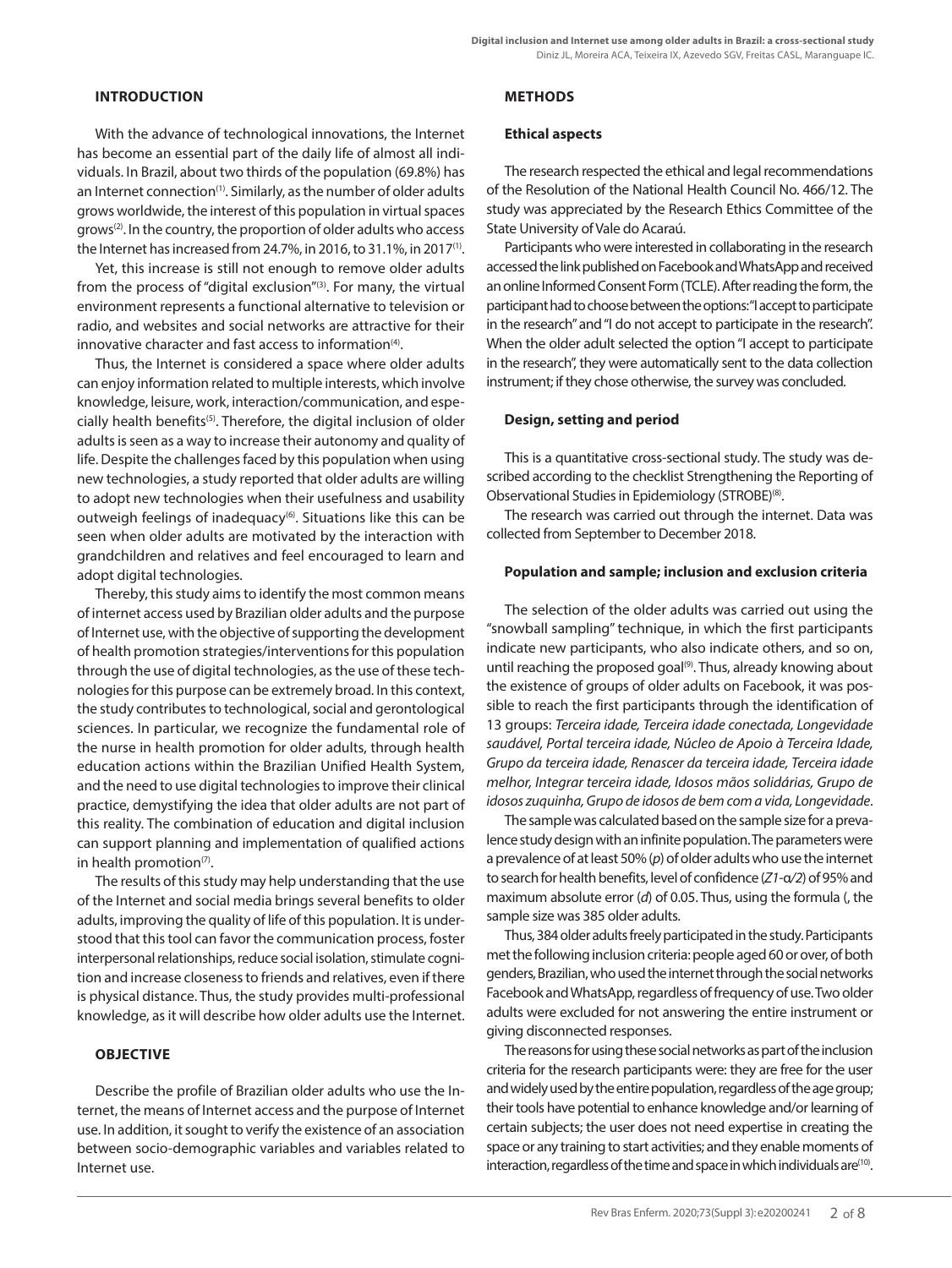# **Study protocol**

The questionnaire was developed on the Google Forms platform and made available through a link. It included questions related to socio-demographic data (gender, age, place of residence, civil status, level of education and occupation) and to the use of the internet (means of access, time of access, purposes and perceived benefits).

The questionnaire was linked to the account of the main author to ensure the security of the information. The questionnaire was completed from September to December 2018. Data was collected through an online questionnaire made available through a link in the feed of the aforementioned Facebook groups, when allowed by the administrator of each group, or individually on Messenger, or even on WhatsApp, when the contact information of the older adult was available. It should be noted that no data was extracted from these social media.

#### **Analysis of results and statistics**

Data were compiled on Excel, statistically analyzed with the support of the software R for Windows version 3.6.2 and synthesized in tables. The descriptive analysis of the data included the calculation of absolute and relative frequencies. The association between categorical variables and socio-demographic data was analyzed using the Chi-square test for independence or Fisher's exact probability test, according to the expected frequencies of each category. The prevalence ratios and respective 95% confidence intervals were used to measure the magnitude of the relationship between these categorical variables. In all inferential calculations, the level of significance was set at 0.05.

The association between the quantitative variable of age and the qualitative variables was verified with the Mann-Whitney test. This is an alternative to the T-test for two independent samples, when the data does not follow a normal distribution. In this study, normality was verified using the Lilliefors test.

### **RESULTS**

A total of 384 Brazilian older adults who used Facebook and/or WhatsApp participated in the research. The socio-demographic data of the participants are shown in Table 1.

The socio-demographic data of the sample reveals that the female gender was slightly predominant (52.08%), the mean age was 64.60 years, most participants were married (72.99%), almost half had completed high school (48.44%) and 67.61% were retired. In addition, almost half of the sample lived in the Southeast and Northeast regions (23.44% and 23.18%, respectively).

Table 2 shows results regarding the devices most used by older adults to access the internet, the activities carried out in the virtual environment and the use of internet to obtain information about health care.

There was no statistically significant association between sociodemographic variables and activities carried out on the internet.

Table 3 shows the association between benefits of Internet use, time spent online, daily internet access and the gender variable.

Among the benefits of using the internet pointed out by the participants are interaction, learning and entertainment (74.5%,

19.02%, 19.02% respectively). The variables that showed a statistically significant difference according to gender were: updating  $(p = 0.03)$ , entertainment ( $p = 0.02$ ), learning ( $p = 0.007$ ) and time spent online (p=0.008). It was found that not considering updating as a benefit was 33% more prevalent among female participants (PR=0.77– 95% CI: 0.62- 0.95). The benefits of entertainment and learning were more frequent among male participants, with 65% and 45%, respectively (PR=1.65– 95% CI: 1.05- 2.59; PR=1.45– 95% CI: 1.09- 1.94). In addition, spending more than 2 hours on the Internet was 36% more frequent among women (PR = 1.36– 95% CI: 1.08-1.72).

| <b>Table 1</b> - Socio-demographic profile of Brazilian older adults using social |  |
|-----------------------------------------------------------------------------------|--|
| networks, Sobral, Ceará, Brazil, 2019                                             |  |

| <b>Variables</b>         | n              | $\frac{0}{0}$ |
|--------------------------|----------------|---------------|
| 1. Gender                |                |               |
| Male                     | 184            | 47.92         |
| Female                   | 200            | 52.08         |
| 2. Age (years)           |                |               |
| 60 ---- 63 years         | 142            | 36.80         |
| 63 ---- 66 years         | 92             | 23.89         |
| 66 ---- 69 years         | 94             | 24.35         |
| 69 ---- 72 years         | 25             | 6.49          |
| 72 ---- 75 years         | 20             | 5.19          |
| 75 ---- 78 years         | 4              | 1.03          |
| 78 ---- 81 years         | 1              | 0.25          |
| 81 ---- 84 years         | $\overline{2}$ | 0.51          |
| 3. Region                |                |               |
| Central-west             | 70             | 18.23         |
| Northeast                | 89             | 23.18         |
| North                    | 55             | 14.32         |
| Southeast                | 90             | 23.44         |
| South                    | 80             | 20.83         |
| 4. Level of education    |                |               |
| Illiterate               | $\overline{2}$ | 0.51          |
| <b>Elementary School</b> | 15             | 3.88          |
| High School              | 187            | 48.44         |
| University Education     | 168            | 43.64         |
| Postgraduate Studies     | 12             | 3.11          |
| 5. Occupation            |                |               |
| Working                  | 123            | 31.86         |
| Retired                  | 261            | 67.61         |
| 6. Civil Status          |                |               |
| Married                  | 280            | 73            |
| Divorced                 | 26             | 6.70          |
| Single                   | 68             | 17.70         |
| Widowed                  | 10             | 2.6           |

**Table 2 -** Variables related to the devices used in daily life, the activities carried out and the use of the internet to answer questions about health care, Sobral, Ceará, Brazil, 2019

| <b>Variables</b>                                           | n   | $\%$  |
|------------------------------------------------------------|-----|-------|
| 1. Devices used in daily life                              |     |       |
| Cellphone                                                  | 359 | 93.48 |
| Notebook                                                   | 10  | 2.60  |
| Computer                                                   | 8   | 2.08  |
| Tablet                                                     | 7   | 1.84  |
| 2. Activities carried out on the Internet                  |     |       |
| Read, listen to music, watch videos and photos, play games | 144 | 37.30 |
| Talk to people                                             | 77  | 19.94 |
| Meet new people and/or seek a romantic relationship        | 56  | 14.50 |
| Research and study                                         | 43  | 11.13 |
| Access social networks                                     | 40  | 10.36 |
| Shopping and financial transactions                        | 17  | 4.40  |
| Working                                                    | 7   | 1.81  |
| 3. Answer health care questions                            |     |       |
| Yes                                                        | 251 | 65.36 |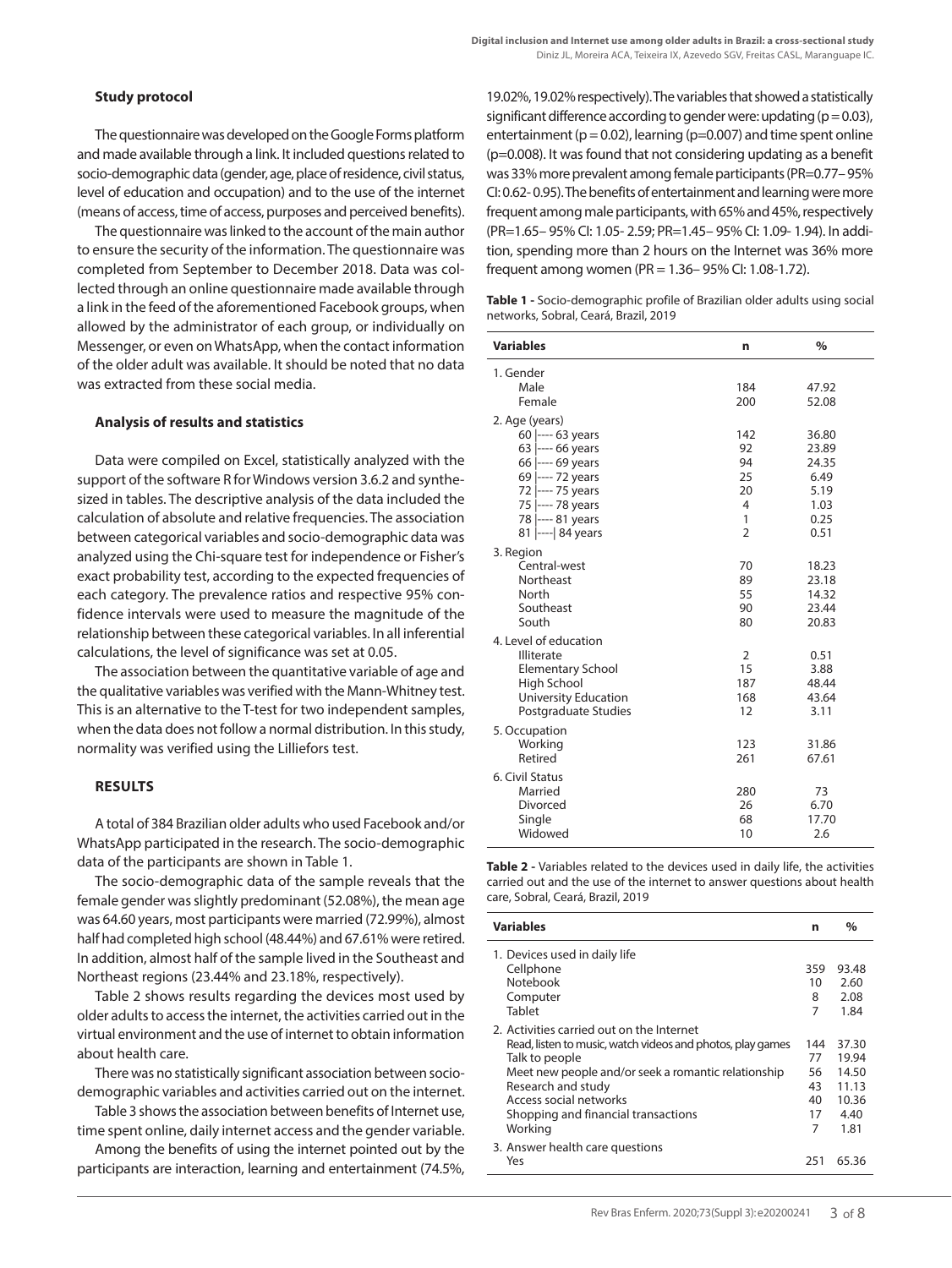Table 4 refers to the associations between the region of residence of the older adult and the main means of obtaining information, the most prevalent levels of education, daily internet access and time spent online.

There were statistically significant differences between the regions of Brazil and the factors: main means of obtaining information, television and internet (p=0.014); the most prevalent levels of education, high school and university (p=0.001); daily Internet access (p=0,001); and time spent online (p=0.001). The media most used by the older adults were the television and the internet (n= 380). Radio, newspapers, and printed books were also cited.

The television was the preferred source of information among older adults in the Southeast and Center-west, and the Internet was preferred among older adults in the North, Northeast and South. This fact stands out when comparing the level of education, since most older adults in the North and Northeast regions have a secondary level of education. Regarding internet access, almost all older adults in the Northeast and South regions accessed the internet every day, compared to around 85% in the Southeast and Center-west regions, and only 63.63% in the North region. In addition, most older adults in the North region did not access the internet for more than two hours a day (16.4%). The Center-west region presented a similar

**Table 3 -** Benefits, time spent online and daily internet access for Brazilian older adults by gender. Sobral, Ceará, Brazil, 2019

|                                           | <b>Female</b> |               | Male           |       |            | PR** | 95% CI        |
|-------------------------------------------|---------------|---------------|----------------|-------|------------|------|---------------|
|                                           | n             | $\frac{0}{0}$ | n              | $\%$  | $p$ value* |      |               |
| 1. Benefits of using the Internet         |               |               |                |       |            |      |               |
| Updating<br>Yes                           | 41            | 20.5          | 56             | 30.43 | 0.03       | 0.77 | $0.62 - 0.95$ |
| <b>No</b>                                 | 159           | 79.5          | 128            | 69.56 |            |      |               |
| Autonomy and independence                 |               |               |                |       |            |      |               |
| Yes                                       | 16            | 8             | $\overline{7}$ | 3.80  | 0.13       |      |               |
| <b>No</b>                                 | 184           | 92            | 177            | 96.19 |            |      |               |
| Interaction                               |               |               |                |       |            |      |               |
| Yes                                       | 140           | 70            | 137            | 74.45 | 0.39       |      |               |
| No                                        | 60            | 30            | 47             | 25.54 |            |      |               |
| Entertainment                             |               |               |                |       |            |      |               |
| Yes                                       | 32            | 16            | 35             | 19.02 | 0.02       | 1.65 | $1.05 - 2.59$ |
| <b>No</b>                                 | 168           | 84            | 149            | 80.97 |            |      |               |
| Learning                                  |               |               |                |       |            |      |               |
| Yes                                       | 63            | 31.5          | 35             | 19.02 | 0.007      | 1.45 | 1.09-1.94     |
| <b>No</b>                                 | 137           | 68.5          | 149            | 80.97 |            |      |               |
| None                                      |               |               |                |       |            |      |               |
| Yes                                       | 12            | 6             | 20             | 10.86 | 0.12       |      |               |
| <b>No</b>                                 | 188           | 94            | 164            | 89.13 |            |      |               |
|                                           |               |               |                |       |            |      |               |
| 2. Time spent online<br>More than 2 hours | 89            | 44.5          | 57             | 30.97 | 0.008      | 1.36 | 1.08-1.72     |
| Up to 2 hours                             | 111           | 55.5          | 127            | 69.02 |            |      |               |
|                                           |               |               |                |       |            |      |               |
| 3. Daily Internet access                  |               |               |                |       |            |      |               |
| Yes                                       | 178           | 89            | 157            | 85.32 | 0.36       |      |               |
| <b>No</b>                                 | 22            | 11            | 27             | 14.67 |            |      |               |
| 4. Internet access more than once a day   |               |               |                |       |            |      |               |
| Yes                                       | 181           | 90.5          | 166            | 90.21 | 1.00       |      |               |
| No                                        | 19            | 9.5           | 18             | 9.978 |            |      |               |
|                                           |               |               |                |       |            |      |               |

*Note: \*Pearson's Chi-square test; \*\*Prevalence ratio.*

**Table 4 -** Association between the main means of obtaining information, most prevalent levels of education, daily internet access and time spent online and the region of residence of the older adult, Sobral, Ceará, Brazil, 2019

|                                | <b>North</b> | <b>Northeast</b> |    | Southeast Center-west | South | <b>Total</b> | p value     |
|--------------------------------|--------------|------------------|----|-----------------------|-------|--------------|-------------|
|                                | n            | n                | n  | n                     | n     |              |             |
| Means of obtaining information |              |                  |    |                       |       |              | $0.014*$    |
| <b>Television</b>              | 24           | 32               | 50 | 41                    | 31    | 178          |             |
| Internet                       | 31           | 55               | 38 | 29                    | 49    | 202          |             |
| Total                          | 55           | 87               | 88 | 70                    | 80    | 380          |             |
| Level of education             |              |                  |    |                       |       |              | $< 0.001*$  |
| High School                    | 50           | 59               | 23 | 30                    | 25    | 187          |             |
| University education           | 5            | 17               | 58 | 38                    | 50    | 168          |             |
| Total                          | 55           | 76               | 81 | 68                    | 75    | 355          |             |
| Daily Internet access          |              |                  |    |                       |       |              | $< 0.001**$ |
| Yes                            | 35           | 81               | 78 | 62                    | 79    | 335          |             |
| No                             | 20           | 8                | 12 | 8                     |       | 49           |             |
| Total                          | 55           | 89               | 90 | 70                    | 80    | 384          |             |
| Time spent online              |              |                  |    |                       |       |              | $< 0.001**$ |
| Up to 2 hours                  | 46           | 48               | 51 | 52                    | 41    | 238          |             |
| More than 2 hours              | 9            | 41               | 39 | 18                    | 39    | 146          |             |
| Total                          | 55           | 89               | 90 | 70                    | 80    | 384          |             |

*Note: \*Pearson's Chi-square test; \*\*Fisher's exact test.*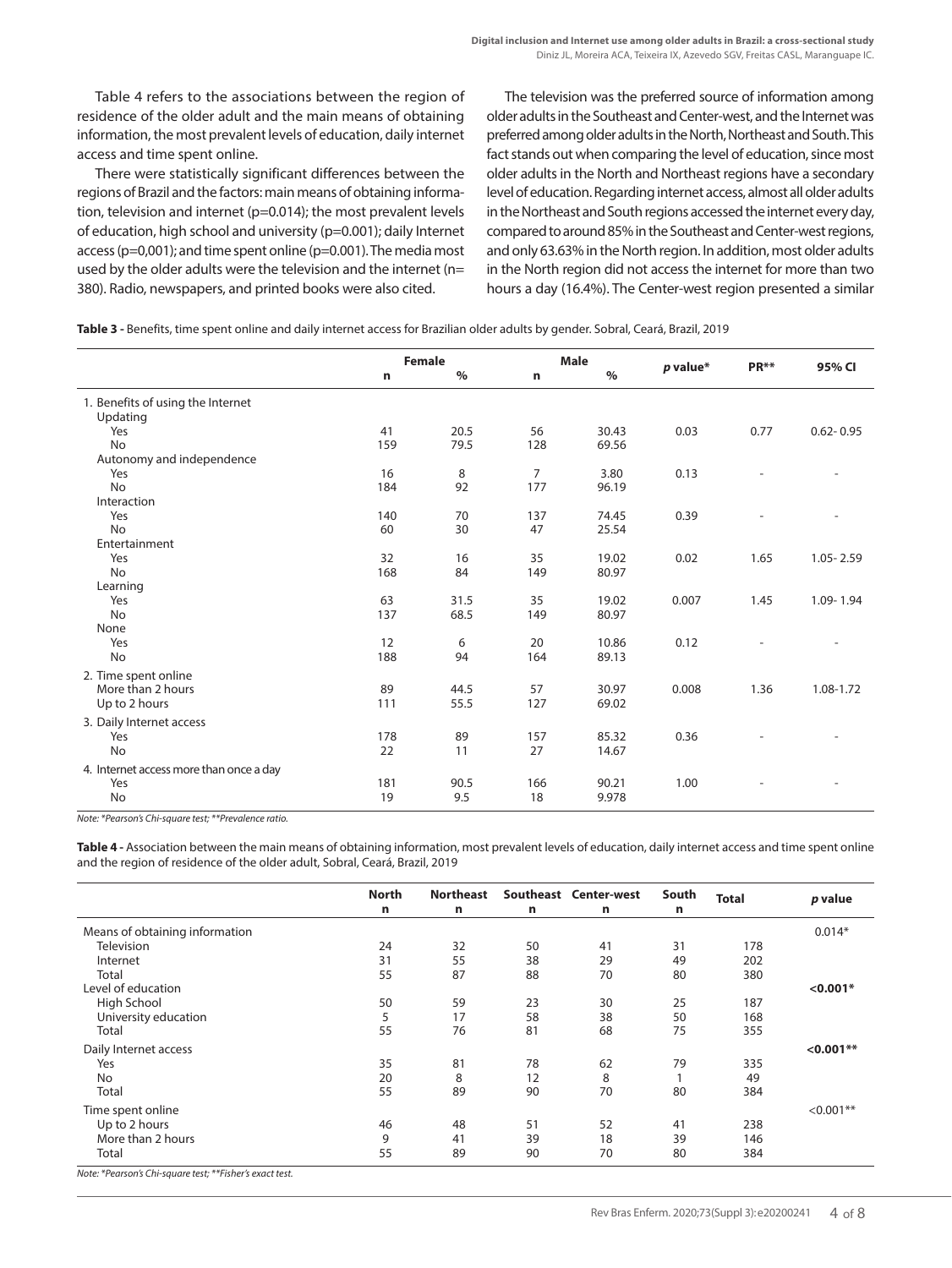result, as only 25.7% of the older adults would stay online for more than two hours. In other regions of the country, 40% or more of the older adults stayed online for more than two hours.

In addition, bivariate analysis between the predictor variable occupation and some outcome variables showed statistically significant association between the variables daily Internet access  $(p=0.002)$  and answering health questions on the internet  $(p= 0.01)$ , which were respectively 34% (PR = 1.34; 95% CI: 1.18- 1.53) and 21% (PR= 1.21; 95% CI:1.06- 1.38) more frequent among older adults who worked. Similarly, there was a statistically significant association (p=0.01) between the variable civil status and the time spent online. Accessing the Internet more than once a day was 30% more frequent among older adults who did not have a partner (PR= 1.30– 95% CI: 1.15- 1.46).

In addition, statistically significant differences were also identified between age and daily internet access, time spent online and the following benefits: autonomy, independence, and interaction. Older adults who used the internet daily (average rank 64 vs. 66;  $p = 0.01$ ) and for more than 2 hours (average posts 62 vs. 65;  $p = 0.004$ ) were the youngest. Similarly, autonomy and independence were more often seen as a benefit by the young-old (average rank 61 vs. 64, p<0.001). In contrast, interaction was most often pointed out as a benefit by the older participants (average rank 65 vs. 62, p<0.001).

### **DISCUSSION**

This study describes the use of the internet among Brazilian older adults, especially those who use the social networks Facebook and WhatsApp via cell phones, given that there is a greater number of older adults who use the internet by other means. Because of the success and adherence to these social networks, an unprecedented scale of social relationships diffuses across this vastly interconnected system, affecting public behavior and knowledge construction<sup>(11)</sup>. It is understood that both men and women use these technological tools in their daily lives, so there was practically no difference between the number of women and men in this investigation, although studies demonstrate that they use these tools with different purposes<sup>(12-13)</sup>.

The use of cell phones as the main means of internet access by older adults can be explained by the advantages of portable devices, as they can be used anywhere, are easy to use, are less complex than other interfaces and do not require any wires. In addition, the financial cost of this technology is lower compared to other devices and it provides the convenience of accessing the internet in your own home.(14).

In relation to the regions of Brazil where the older adults lived, it was observed that there were statistically significant differences regarding the sources of information, level of education and internet access, and the minority of participants were in the North and Center-West regions. The difference in the number of older adults who use the internet by region may be directly related to social and educational conditions or, still, to population density.

According to the Continuous National Household Sample Survey(15), the Southeast region had the highest percentage (81.1%) of households with internet access, followed by the South (76.7%) and Northeast (64%) regions. Despite this rate and the fact that most older adults in the Southeast have a higher education level, the television is their preferred source of information according to the results of this study.

It is worth mentioning that 85% of the sample was composed of older people under 68 years of age, who are considered youngold<sup>(16)</sup>. In this context, it was found that older adults who used the internet every day and for more than 2 hours were younger than the others and pointed to autonomy and independence as benefits of the internet more often. Researchers report that the young-old have the ability to be more active in society, with preserved functional capacity and with an interest in expanding their possibilities in the human, social and educational fields, with the goal of learning $(17)$ .

In the sample of young-old adults in this study, it was found that about 32% of the participants were still working, and that those participants accessed the internet and answered their health doubts more frequently than those who were retired. This can possibly be explained by the fact that they use these technologies in work activities and/or were already familiar with digital tools<sup>(18)</sup>.

However, the internet is rarely used for work purposes among older adults, as the primary motivations for using social networks usually involve social bonding, bridging, curiosity and responding to family members requests<sup>(19)</sup>. In addition, a study revealed that older adults use Information and Communication Technologies (ICTs) to find information and because of the need and desire to communicate with others and to be entertained<sup>(20)</sup>. This result was confirmed in this study, as the main activities of the older adults on the internet were reading, listening to music, playing games, watching videos and photos; talking to people; meeting new people and/or seeking a romantic relationship; research and study; and accessing social networks.

The use of ICTs for teaching and learning purposes is still a challenge for older adults. In this sense, a recent study investigated how this population view its own digital skills, the barriers experienced and the social and institutional support system that help gaining digital literacy, and found that older adults do not have digital literacy and support systems are limited<sup>(21)</sup>. The barriers faced may be linked to the level of education, although it has been found that this is not necessarily a limitation. In this study, it was found that the level of education did not prevent older adults from enjoying the internet, since two participants were illiterate and 15 had only elementary education, which demonstrates the importance of motivation for human beings.

With the finding that 65% of the participants used the internet to solve health concerns and considering the importance of health promotion through ICTs, four important aspects of an ICT for older adults can be pointed out: usefulness of learning (responding to the personal and social needs of older adults), cooperation and collaboration (focusing on teamwork, support, cohesion and interaction to achieve more proactive learning), promoting social inclusion and autonomy (being protagonists in their own learning)<sup>(14)</sup>. These points converge to the benefits most cited by the participants in this study: interaction, pointed out by 75% of the sample and more often by those who were older, followed by learning and updating, pointed out by a quarter of the sample.

As for the benefits listed, interaction was the most prevalent and entertainment, learning and updating were associated with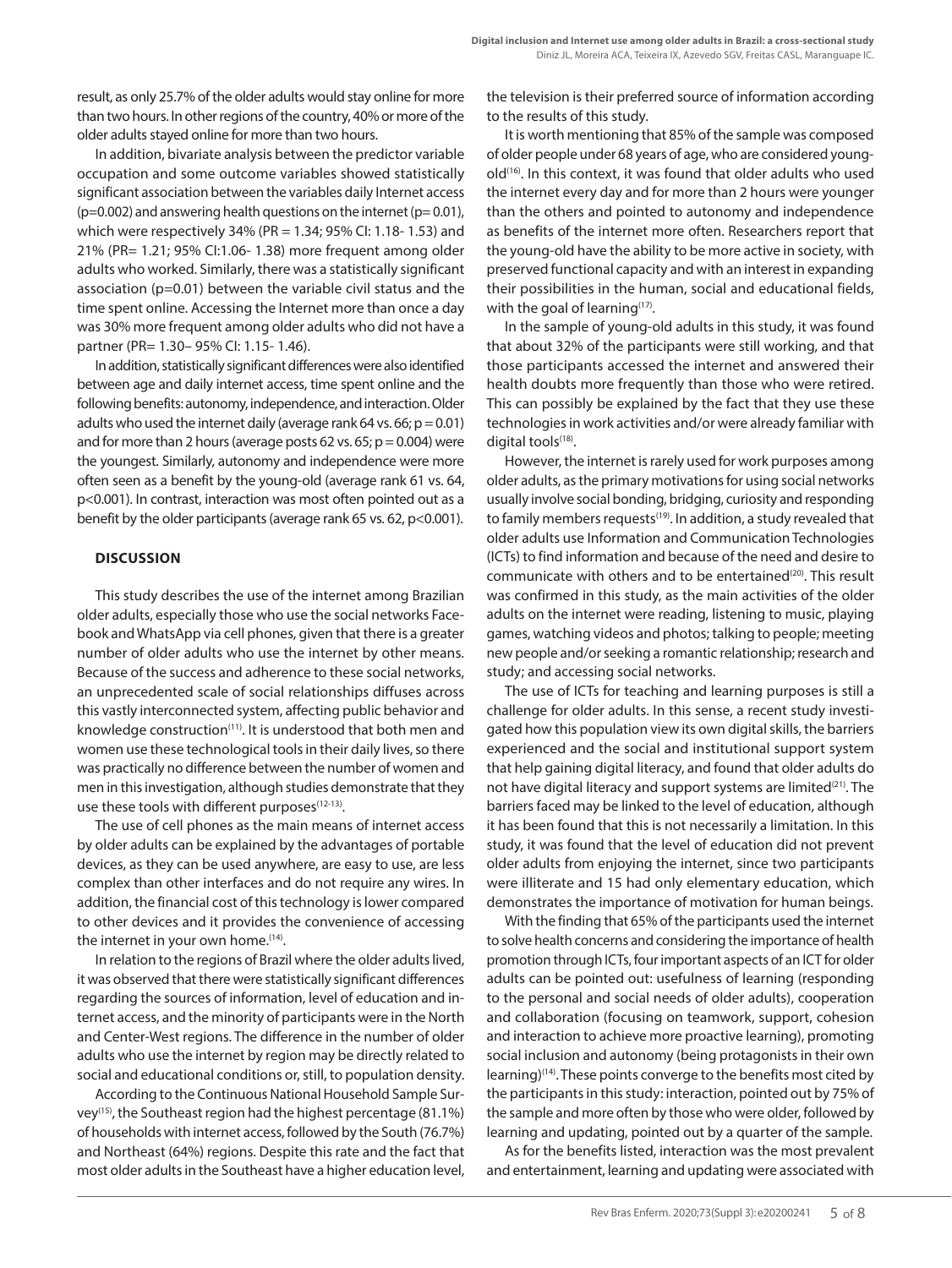gender, with the first two being most pointed out by women. In addition, women usually spend more time online according to this study. The difference observed may be related to individual characteristics, such as motivations for use, personality, selfesteem and time of use. Social networks are recreational and public and thus are associated with a greater inclination towards social activity and relationships and a tendency to find, interact with and share information with other users<sup>(24-25)</sup>.

Almost all older adults in this study accessed the internet every day, and more than once a day. This frequency of access was 30% more frequent among older adults who had no partner. In this sense, the study identified that the use of digital technologies enables older adults to seek relationships, resulting in a reduction in feelings of loneliness and abandonment and becoming a tool in the search for companionship. In this context, emotional involvement is understood as the most relevant feeling mentioned by the elderly<sup>(26)</sup>.

However, it is necessary to recognize that, with increase of internet use for this purpose, older adults become vulnerable to digital abuse in romantic relationships, a phenomenon internationally known by the term Cyber Dating Abuse<sup>(27)</sup>. This phenomenon includes threats, insults, humiliations or jealous behavior, partner controlling behavior (such as requiring passwords from cell phones or e-mail accounts), sharing photos or videos of a partner without their permission, pressuring a partner to send sexually explicit photos or videos or to engage in sexual acts against their will through the internet or cell phone<sup>(27-29)</sup>. Scholars claim that, on one hand, digital abuse emerges from violence between intimate partners, and, on the other, it is closely related to the development of communication technologies and their insertion in the social environment $(30)$ .

Therefore, it is important that health professionals are attentive to the sexual dimension of the older adults' life, especially in the digital age, when this population expanded their possibilities of satisfying sexual needs and desires. However, understanding how older adults think and feel about their sexuality is necessary not only to understand the aging process and sexuality, but to identify and develop strategies that minimize the effects of senescence on sexuality, contributing to a positive and healthy experience. This depends on professional follow-up free of prejudice, taboo and, above all, of criticism<sup>(31-32)</sup>.

The use of the internet among older adults has been a major concern in the search for a more inclusive society, with the objective of solving the demands related to aging process and the various changes in digital and communication technologies<sup>(33-35)</sup>. Therefore, the Internet can favor social inclusion among older adults, as it can provide more effective communication between family and friends and increase the possibilities of updating, learning, interaction, and others.

The internet can insert older adults in the contemporary social world, bringing new perspectives for social interactions. The relevance of accessing, using and learning about technological resources in the context of aging can be highlighted. One of the goals of healthy aging is to continue learning to adapt to the changes of the aging process and to acquire skills to remain active and productive. In this sense, it is believed that the Internet use among older adults can favor this objective $(36)$ .

### **Study limitations**

The cross-sectional design of the study can be considered a limitation, as it does not allow for causal inference. However, the national coverage and the target audience minimized this effect. In addition, the inclusion criterion of older adults who used two social networks and the difficulty to get in closed Facebook groups were characterized as limitations.

Therefore, new studies with mixed approaches should be carried out to get a deep understanding of the universe of internet use among older adults, including data such as shared information, most accessed links and social and health repercussions after using the internet. In addition, it is necessary to develop studies that can clarify the verified associations and contribute to the discussion of the theme in nursing, since nurses must provide care to older adults considering all human needs, including the use of technologies as a means of providing health.

#### **Contributions to the nursing area**

In the health area, especially in nursing, the existing technologies must be combined to promote health. Nurses have a significant role in the assistance to older adults, as they are the closest to this population. Thus, the use of the internet by nurses and older adults can enable a more effective assistance, since it contributes to faster and more dynamic monitoring and guidance<sup>(34)</sup>.

Therefore, nurses need to understand technologies and Internet use to offer multiple perspectives on the expansion of information for this population, favoring and enabling interaction and collective construction of knowledge. In addition, these professionals need to provide opportunities for improving the quality of life of this population, so that social and health repercussions can be provided to older adults in an appropriate and safe way.

From this perspective, based on the findings of this study, health professionals are able to provide assistance, develop prevention and health promotion actions and create public policies to include older adults in society through the use of the powerful tool of the internet as support in health.

The use of data from this research can support the improvement of health professionals in digital and information technologies and communication, providing countless possibilities of using this tool as a means of reaching older adults. In this sense, the internet can influence health behaviors and become an efficient tool for health promotion in the targeted population.

### **CONCLUSION**

This study showed the main characteristics of Brazilian older adults who use the internet, more specifically through the social networks Facebook and WhatsApp, making it possible to recognize the possibilities of health care strategies in the virtual space. Brazilian older adults who use the internet through these social media had a mean age of 64.60 years, were predominantly married, retired, with secondary level of education and from the Southeast, Northeast or South regions. They used the Internet predominantly via cell phone and to perform activities such as reading, listening to music, watching videos and photos, playing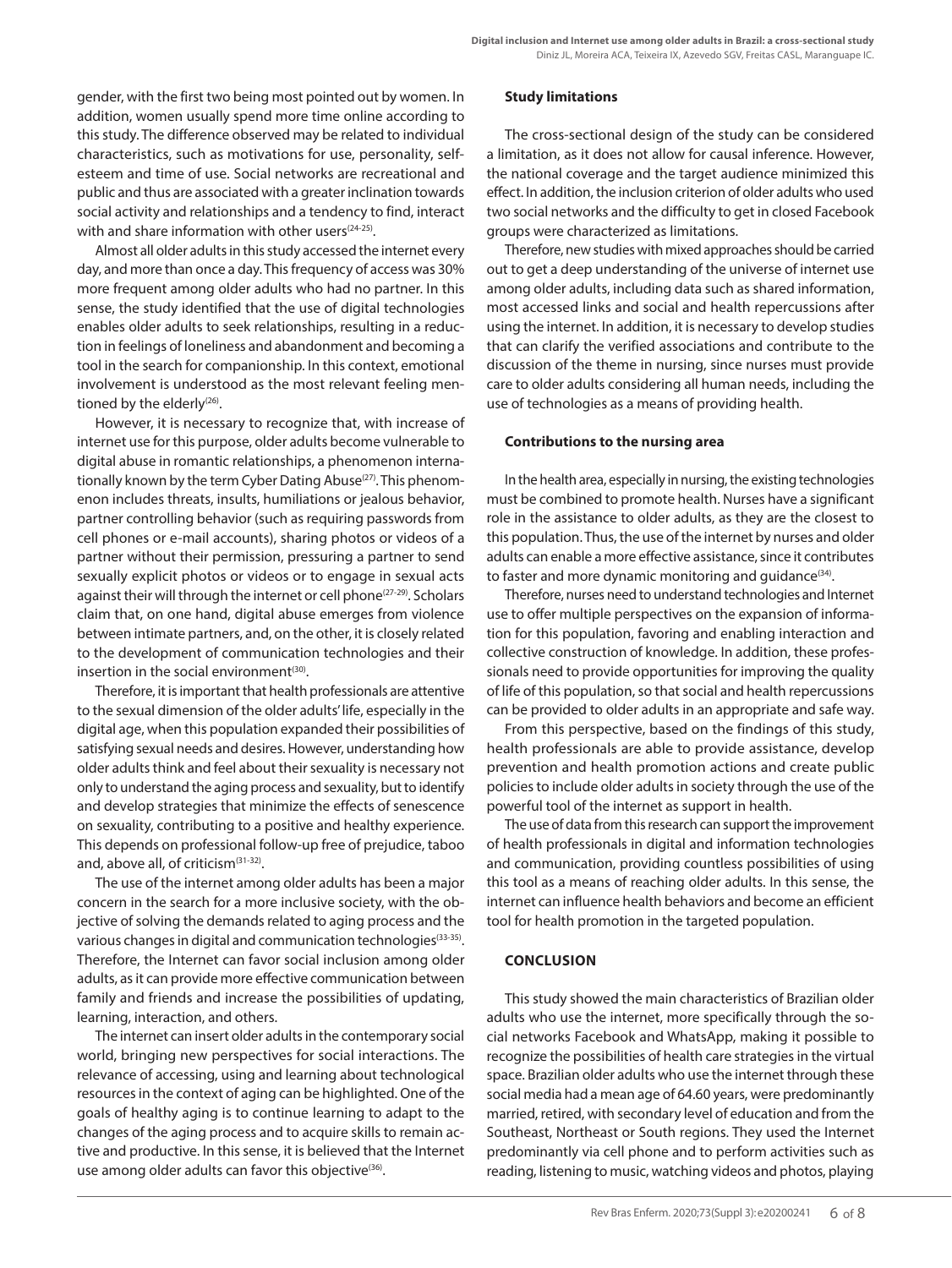games, talking and meeting new people and/or seeking a romantic relationship. It was noticed that health information is a potential focus of interest for these older adults when they browse the internet and social media, since 65% of the participants said they used the internet to answer questions about health care. There was a statistically significant difference between the different Brazilian regions and the variables related to the sources of information, level of education, daily internet access and time spent online. The bivariate analysis between occupation and the variables daily internet access and solving health concerns on the internet showed a statistically significant association. Similarly, the association between civil status and frequency of internet access revealed that accessing the Internet more than once a day is a behavior 30% more frequent among older adults without a partner.

In addition, there were also statistically significant differences between age and daily internet access, time spent online and the following benefits: autonomy, independence, and interaction.

### **REFERENCES**

- 1. Instituto Brasileiro de Geografia e Estatística (IBGE). Projeção da População 2018: número de habitantes do país deve parar de crescer em 2047[Internet]. Estatísticas Sociais; 2018 [cited 2019 Nov 10]. Available from: https://agenciadenoticias.ibge.gov.br/agencia-sala-deimprensa/2013-agencia-de-noticias/releases/21837-projecao-da-populacao-2018-numero-de-habitantes-do-pais-deve-parar-de-crescerem-2047
- 2. Hong Y, Cho J. Has the digital health divide widened? trends of health related internet use among older adults from 2003 to 2011. J Gerontol B Psychol Sci Soc Sci. 2017;72(suppl 5):856-63. doi: 10.1093/geronb/gbw100
- 3. Comitê Gestor da internet no Brasil. Pesquisa sobre o uso das tecnologias da informação e comunicação no Brasil TIC Domicílios e TIC Empresas 2013. São Paulo: CGI.br [Internet]. 2014 [cited 2019 Sep 19]. Available from: http://www.cetic.br/media/docs/publicacoes/2/ TIC\_DOM\_EMP\_2013\_livro\_eletronico.pdf
- 4. Zhou J. Let us Meet Online! examining the factors influencing older chinese's social networking site use. J Cross Cult Gerontol [Internet]. 2019 [cited 2019 Nov 10];34(1):35-49. Available from: https://pesquisa.bvsalud.org/portal/resource/pt/mdl-30793217
- 5. Confortin SC, Schneider IJC, Antes DL, Cembranel, Ono LM, Marques LP, et al. Living conditions and health of the elderly: results of the EpiFloripa Idoso cohort study. Epidemiol Serv Saúde. 2017;26(2):305-317. doi: 10.5123/s1679-49742017000200008
- 6. Heinz M, Martin P, Margrett JA, Yearns M., Franke W, Yang HI., et al. Perceptions of technology among older adults. J Gerontol Nurs. 2013;39(1):42-51. doi: 10.3928/00989134-20121204-04
- 7. Carlotto IN, Dinis M AP. Bioethics and promotion of teacher health in higher education: an interface required. Saber Educar [Internet]. 2017 [cited 2029 Nov 10];23:168-179. Available from: http://revista.esepf.pt/index.php/sabereducar/article/view/291
- 8. Malta M, Cardoso LO, Bastos FI, Magnanini MMF, Silva CMFP. Iniciativa STROBE: subsídios para a comunicação de estudos observacionais. Rev Saúde Pública [Internet]. 2010 [cited 2020 Jul 02];44( 3):559-565. doi: 10.1590/S0034-89102010000300021
- 9. Baldin N, Munhoz EMB. Educação ambiental comunitária: uma experiência com a técnica de pesquisa snowball (bola de neve). REMEA [Internet]. 2011 [cited 2019 Dec 14];27: 46-60. Available from: https://periodicos.furg.br/remea/article/view/3193
- 10. Aragão JMN, Gubert FA, Torres RAM, Silva ASR, Vieira NFC. The use of Facebook in health education: perceptions of adolescent students. Rev Bras Enferm. 2018;71(suppl-2):265-71. doi: 10.1590/0034-7167-2016-0604
- 11. Sapountzi A, Psannis KE. Social networking data analysis tools & challenges. Future Gener Comput Syst. 2018;86:893-913. doi: 10.1016/j. future.2016.10.019
- 12. Krasnova H, Veltri NF, Eling N, Buxmann P. Why men and women continue to use social networking sites: the role of gender differences. J Strategic Inf Syst. 2017;26(4). doi:10.1016/j.jsis.2017.01.004
- 13. Khalaila R, Vitman-Schorr A. Internet use, social networks, loneliness, and quality of life among adults aged 50 and older: mediating and moderating effects. Qual Life Res. 2017;27(suppl 2), 479–89. doi:10.1007/s11136-017-1749-4
- 14. Amorim DNP, Sampaio LVP, Carvalho GA, Vilaça KHC. Aplicativos móveis para a saúde e o cuidado de idosos. RECIIS. 2018;12(suppl 1):58-71. doi: 10.29397/reciis.v12i1.1365
- 15. Instituto Brasileiro de Geografia e Estatística (IBGE). Acesso à internet e a televisão e posso de telefone móvel celular pra uso pessoal. Diretoria de Pesquisas, Coordenação de Trabalho [Internet]. 2018[cited 2020 Jan 05]. Available from: https://biblioteca.ibge.gov.br/ visualizacao/livros/liv101631\_informativo.pdf.
- 16. Navarro JHN, Andrade FP, Paiva TS, Silva DO, Gessinger CF, Bos AJG. The perception of the young and long-lived elderly 'Gauchos' (from the State of Rio Grande do Sul, Brazil) about the public spaces they live in. Ciênc Saúde Colet [Internet]. 2015 [cited 2020 Jan 05];20(2):461-70. Available from: http://www.scielo.br/pdf/csc/v20n2/1413-8123-csc-20-02-0461.pdf
- 17. Schlomann A, Seifert A, Zank S, Woopen C, Rietz C. Use of Information and Communication Technology (ICT) devices among the oldest-old: loneliness, anomie, and autonomy. Innov Aging. 2020;4(suppl 2). doi:10.1093/geroni/igz050
- 18. Jung EH, Sundar SS. Senior citizens on Facebook: how do they interact and why?. Comput Hum. Behav. 2016;61:27-35. doi: 10.1016/j. chb.2016.02.080